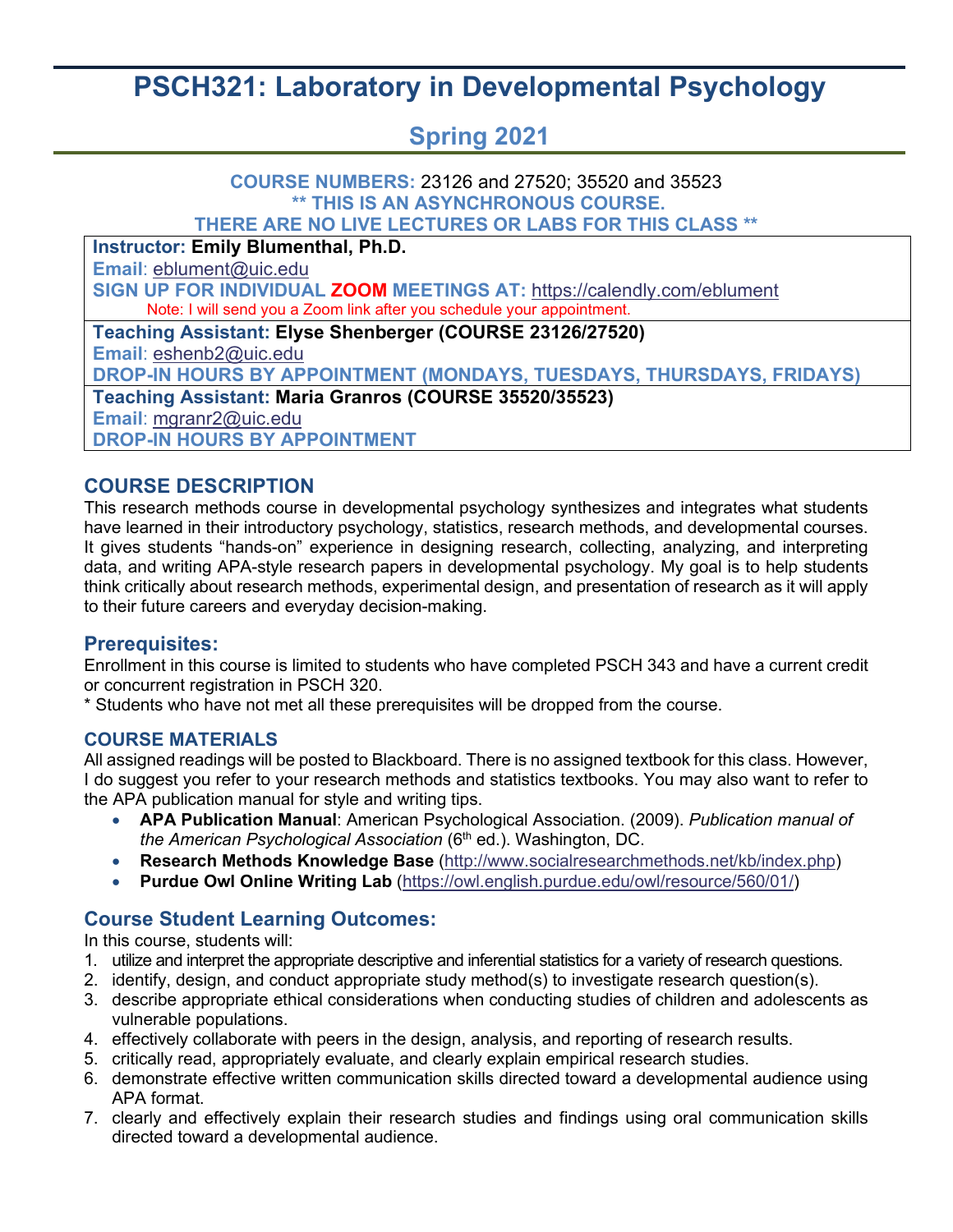### **STUDENT RESPONSIBILITIES & COURSE POLICIES**

- In this class I will work to promote an **anti-discriminatory environment** where everyone feels safe and welcome. I recognize that discrimination can be direct or indirect and take place at both institutional and personal levels. I believe that such discrimination is unacceptable, and I am committed to providing equality of opportunity for all by eliminating any and all discrimination, harassment, bullying, or victimization. The success of this policy relies on the support and understanding of everyone in this class. We all have a responsibility not to be offensive to each other, or to participate in, or condone harassment or discrimination of any kind.
- I expect you to take advantage of the opportunities that this course offers you by being an **active and thoughtful participant** in all online discussions and by trying your best on the various elements of the course. I expect you to take ownership of your learning and to reach out to me or your teaching assistant if you are struggling or have concerns. I expect you to take the opportunity to learn from your peers through online activities, and I expect you to be respectful and courteous to one another. Finally, I expect you to hold yourself to the highest standards for academic honesty and integrity in your work.
- Students are responsible for reading and studying all **assigned readings**, **checking Blackboard for announcements and updates, watching video lectures**, and helping to foster **class cohesiveness and respect**.
- All assignments must be turned in **through the Assignments link on Blackboard**. Late assignments with no valid and verifiable excuse will be penalized 5% for each day that they are late, including weekends. No assignments will be accepted after 7 days or after graded assignments have been returned to the class (whichever comes first).
- Students are **responsible for the content of any announcements, assignments, or course-related information** posted to Blackboard.
- If you need **help** throughout the course, there are a variety of resources that you can utilize. Posting questions to the Discussion Board; sending me or your TA an email [\(eblument@uic.edu,](mailto:eblument@uic.edu)) include course title in email subject), or setting up an individual meeting, are honest ways to obtain assistance when struggling in your classes. Come talk to me if you have any questions about course policies.

### **ONLINE COURSE COMMUNICATION GUIDELINES (NETIQUETTE)**

- Be mindful of different cultural and linguistic backgrounds, as well as different political ideologies and religious beliefs.
- Use good judgment when composing your written responses. Swearing and profanity should be avoided. Also consider that slang terms can be misunderstood or misinterpreted.
- Be careful using all capital letters when composing your written responses. This can be considered "shouting" on the Internet and is regarded as impolite or aggressive. It can also be stressful on the eye when trying to read your message.
- Be respectful of others' views and opinions.
- Be careful when using acronyms. If you use an acronym it is best to spell out its meaning first, then put the acronym in parentheses afterward, for example: Frequently Asked Questions (FAQs). After that you can use the acronym freely throughout your message.
- Use good grammar and spelling in written communications.
- In emails, always identify yourself and what class and section you are in. It is a good practice to put your course and section in the subject line. This helps your instructor identify course related emails.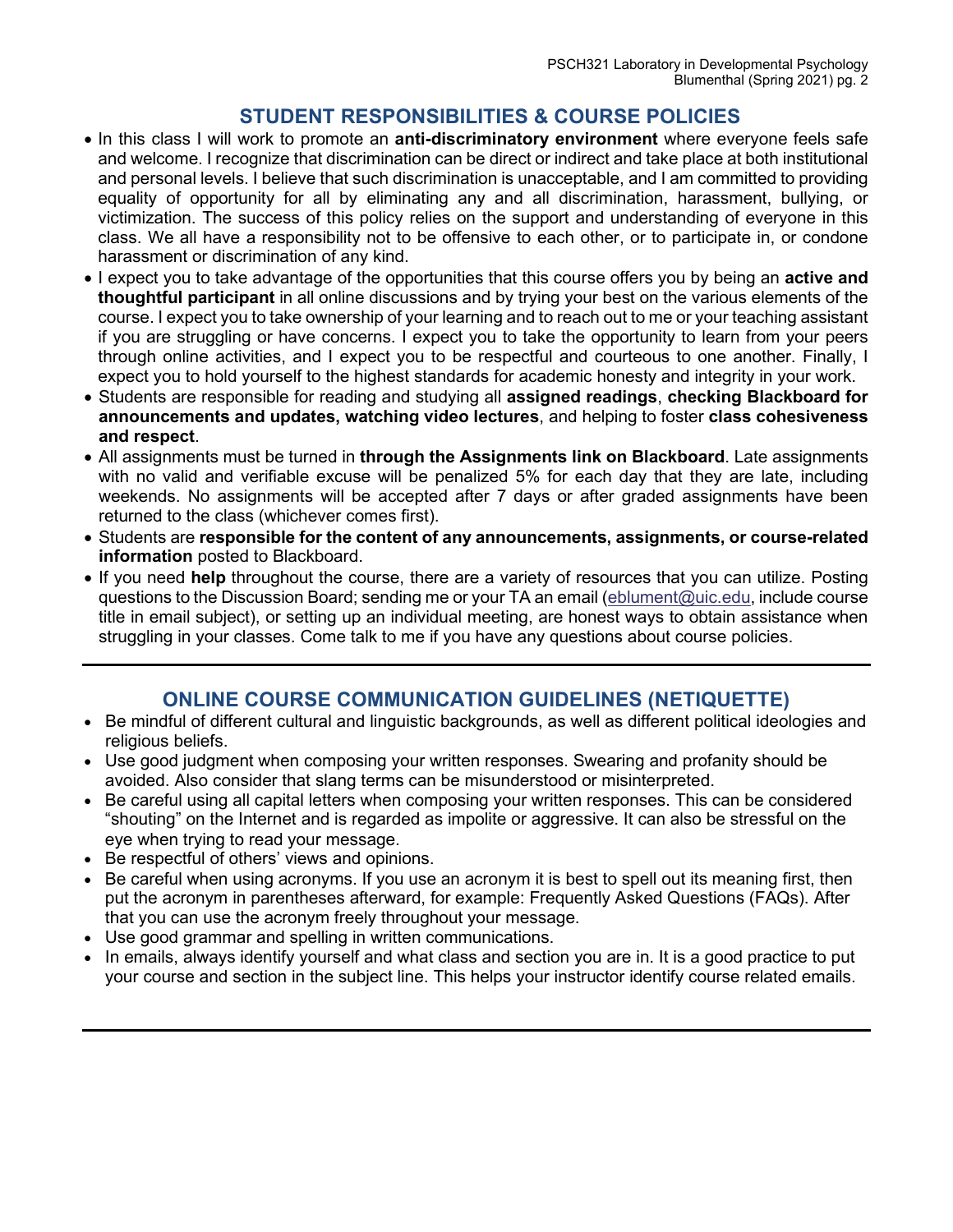### **EMAIL POLICY & THE DISCUSSION BOARD**

• **When emailing Professor Blumenthal and your TA, please start the subject line with PSCH321.** This will help me respond to your email more promptly. You may email me directly with administrative questions (about meetings, grades, etc.) and to set up appointments, but you must use the discussion board for *all* content-related questions (about lecture and assignments, etc.). I *will not respond* to content related questions over email. Using the discussion board, rather than email, will allow you to get a faster response, and more information from your classmates. Both asking and answering questions on the discussion board is an excellent study tool, and I highly encourage participation!

### **BLACKBOARD**

- All announcements and assignments, as well as the latest version of the course schedule, will be available on the course's Blackboard site, at **<https://uic.blackboard.com/>**
- If you are having trouble accessing or using the course website, contact the ACCC Service Desk at **[consult@uic.edu](mailto:consult@uic.edu)**, or call them at 312-413-0003 option 9.
	- **Be sure to check Blackboard regularly for announcements and updates.**

### **COURSE ASSIGNMENTS AND GRADING**

Grades will be determined using the following weights.

| <b>Assessment</b>        | <b>Points</b> | <b>Breakdown</b>                                                                                                     |
|--------------------------|---------------|----------------------------------------------------------------------------------------------------------------------|
| Discussion Board         | 130           | 10 points for up to 13 posts and responses<br>on different discussion board (see grading<br>rubric for more details) |
| Written assignments (WA) | 350           | 50 points for 7 written assignments (lowest<br>score dropped)                                                        |
| Exp. 1 Paper             | 120           |                                                                                                                      |
| <b>Research Proposal</b> | 200           |                                                                                                                      |
|                          |               |                                                                                                                      |
| <b>TOTAL</b>             | 800           |                                                                                                                      |

*Assignments based on participation as well as graded assignments (such as final projects) will contribute to your final grade without curving.* 

Final grades are assigned based on your overall percentage in the class. The breakdown of grades is:

| $\overline{\mathsf{A}}$ | 719.2-800 points       | 90-100%   |
|-------------------------|------------------------|-----------|
| B                       | 639.2-719.19 points    | 80-89.9%  |
| $\mathsf C$             | 559.2-639.19 points    | 70-79.9%  |
| D                       | 479.2-559.19 points    | 60-69.9%  |
|                         | Less than 479.2 points | $<$ 59.9% |

• Finally, it is extremely important that you check over your grades on Blackboard regularly. Scores on graded items **cannot be contested after the last scheduled day of classes**. **It is your responsibility to check over all of your grades before the final day of classes in the term.**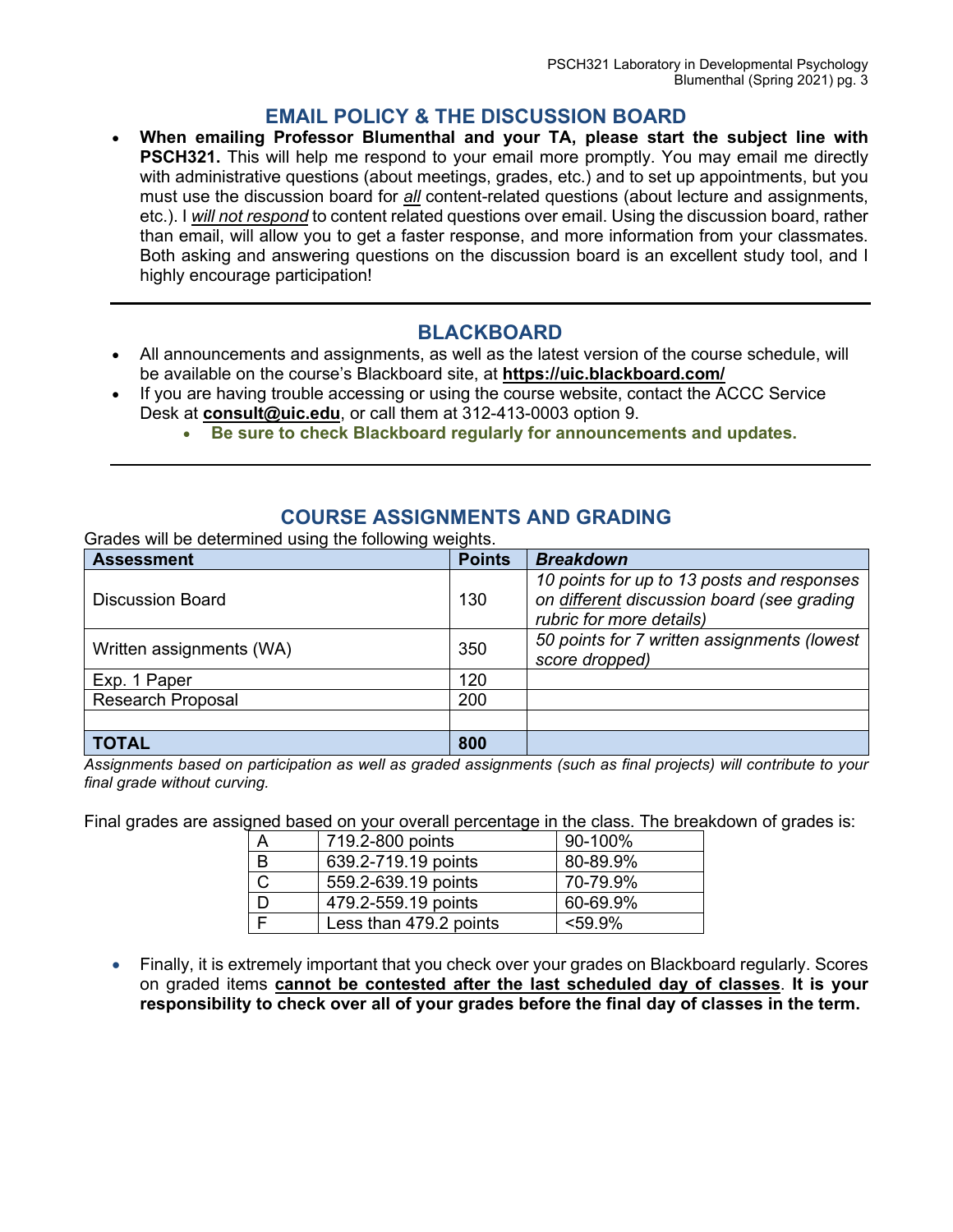**DISCUSSION BOARD:** There will be weekly discussion board topics designed to help you engage with the material and your classmates. This will be a great way to create a community in this class, and to help you get your questions answered.

- You are expected to post to the discussion board by Wednesday of each week and to provide at least two thoughtful responses to your classmates' posts by Friday. A detailed grading rubric for discussion board posts and responses is available on Blackboard.
- **I will assign extra credit for particularly thoughtful or insightful discussion board posts.**
- I know that discussion board posts can cause some anxiety, so feel free to email your post to Professor Blumenthal or your TA for comments before posting to the board. We're here to help!

**WRITTEN ASSIGNMENTS**: Most weeks during the term, you will also be given assignments to highlight, or help you think deeply about certain topics. These assignments will require you to complete work or reading outside of class. **Your lowest score on the written assignments will be dropped from your overall grade**. More information on individual assignments will be posted on Blackboard **Late assignments will be penalized 5% per day and** will **not be accepted 7 days after the due date or after graded assignments have been returned (whichever comes first).**

#### **SCIENTIFIC PAPERS:**

**Experiment 1 Paper:** We will conduct one experiment together, and you must provide data for this experiment. **I will deduct 2% from your overall course grade if you do not contribute to data collection without a documented medical excuse** for yourself or an immediate family member**.** 

**You will write a full research report for this experiment.** The report will take the form of experimental articles that we will be reading. Your report should include a cover page, Abstract, Introduction, Method, Results, Discussion, References and Figures/Tables sections, and should be typed, double-spaced, in 12-point Times New Roman or Arial font, with 1-inch margins on all sides. We will analyze the data together in class, but *you must write your report independently*. **All papers must be turned in through the Assignments link on Blackboard.**

**Research Proposal:** The second paper assignment will involve a research proposal on a topic in developmental psychology. You may work alone or in pairs for this second assignment. Your proposal will be formatted as a grant proposal and include a cover page, abstract, specific aims, literature review, method, data analytic plan, and discussion sections. As with the previous paper, your proposal should be typed, double-spaced, in 12-point Times New Roman or Arial font, with 1-inch margins on all sides.

**For all papers:** I am always happy to **provide feedback on drafts of papers** during scheduled appointments. **I will not edit papers over email, please don't ask!** 

**I take plagiarism very seriously,** even during these difficult times. When you use words or ideas from another source, whether it is the article on which the paper is based, lecture, or another source, you must let me know where the words or ideas have come from. This is true even when you put the ideas in your own words. It is very important that you pay attention to this guideline and if you have any questions that you ask them. You will never get in trouble for asking a question, but you could plagiarize if you have a question about citing information that you did not ask! I take all cases of academic dishonesty very seriously and am required to report all instances of suspected academic dishonesty (including, but not limited to, plagiarism) to the Office of the Dean of Students.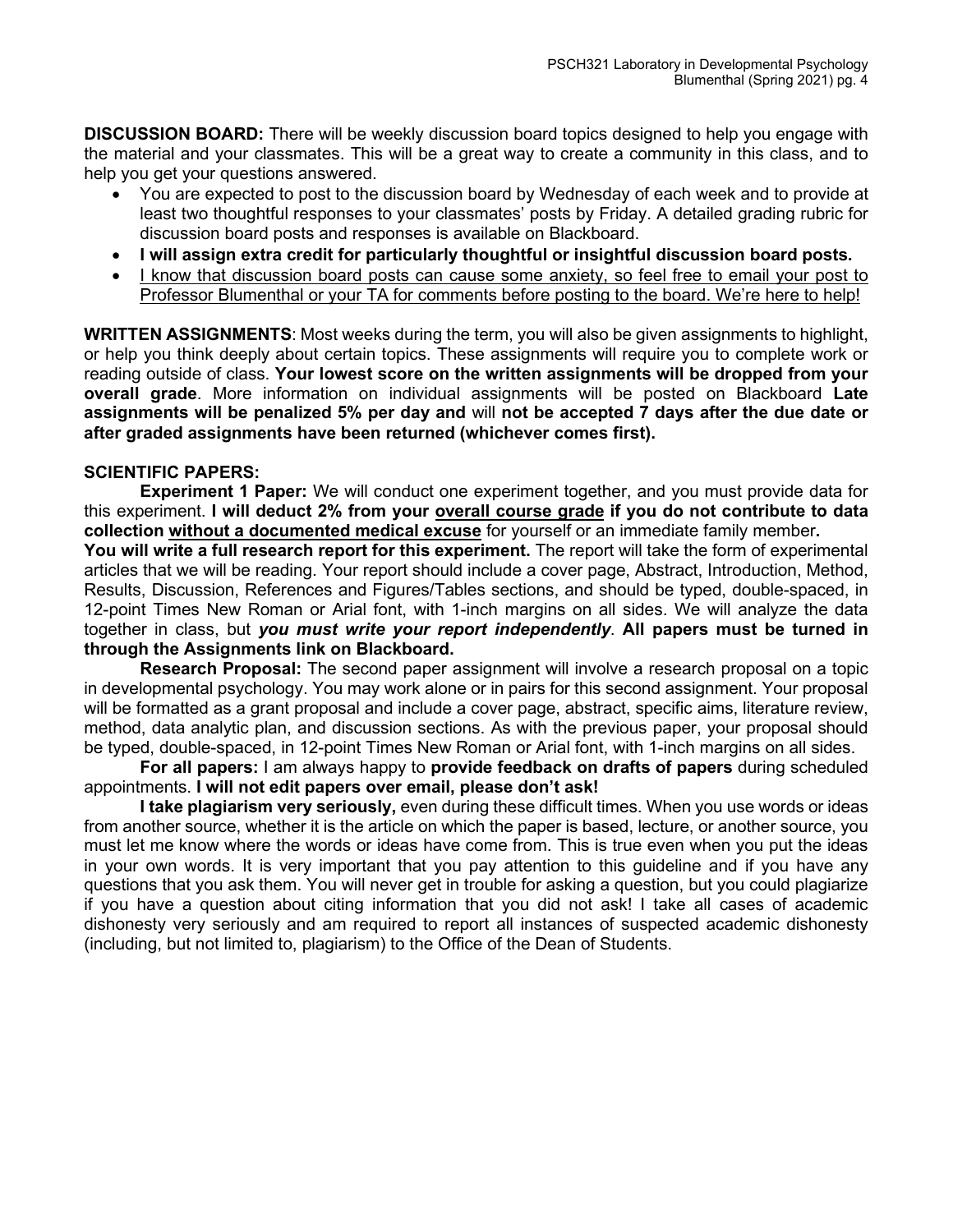### **UIC ACADEMIC POLICIES**

Academic Integrity: I have zero tolerance for academic dishonesty. This includes, but is not limited to, plagiarism, cheating, copying, collaborating with others on individual assignments (e.g., papers), using unauthorized aids during test-taking, communicating with other students during exams, falsifying doctor's notes, or any other practice which gives you or any other student an unfair advantage in the course. I am here to help you with any questions you may have. I take all forms of academic dishonestly equally seriously and will report you to the UIC Office of the Dean of Students. If you feel that the course is moving too quickly or you have questions, please come to my drop-in hours, or email me and I will do my best to help you. Let's all respect each other and UIC enough to take this class seriously and honestly.

Students agree that by taking this course, all required papers will be subject to submission for textual similarity review for the detection of plagiarism. All submitted papers will be included as source documents in reference database solely for the purpose of detecting plagiarism of such papers.

Academic dishonesty is an offense against the University and course instructors are obligated to report an incident to the Associate Dean for Academic Affairs. Academic dishonesty includes, but is not limited to, cheating, or assisting someone else in academic dishonesty, plagiarism, unauthorized possession of class materials (e.g., tests), and unauthorized changing of one's grade. Students found guilty of engaging in an act of academic dishonesty may receive a failing grade for the assignment or course. Such students may also be prohibited from holding an assistantship or leadership position within the School, and/or be barred from competing for School scholarships and other awards. The range of possible disciplinary actions flowing from an act of academic misconduct are found in the UIC Student Disciplinary Policy at: <http://dos.uic.edu/conductforstudents.shtml> Students who assist in or are complicit with cheating could also be in violation of the Policy. If you have any questions or concerns, please visit <https://dos.uic.edu/community-standards/academic-integrity/> for more information, or contact me.

Additional resources: Two excellent sources which define plagiarism and how to avoid it are located at: [http://www.indiana.edu/~wts/pamphlets/plagiarism.shtml](http://www.indiana.edu/%7Ewts/pamphlets/plagiarism.shtml) and <http://owl.english.purdue.edu/owl/resource/589/01/>

Students are also encouraged to consult me or your TAs on rules for proper citation.

**Office of Disability Services:** It is University policy to facilitate a barrier free environment so that students can fully access classes and other University activities. The Disability Resource Center provides assistance and support for students and assists with the provision of reasonable accommodations to students who have a documented disability. In order to receive accommodations, students must register with the UIC Disability Resource Center [\(https://drc.uic.edu/\)](https://drc.uic.edu/) and provide the course instructor with the Letter of Accommodation developed by the Disability Resource Center at the beginning of the term or as soon as feasible. I will collaborate with you and the Resource Center to implement a plan that will facilitate learning.

**Religious Holidays:** Students who wish to observe their religious holidays shall notify the faculty member by the tenth day of the semester of the date when they will be absent unless the religious holiday is observed on or before the tenth day of the semester. In such cases, the student shall notify the faculty member at least five days in advance of the date when he/she will be absent. The faculty member shall make every reasonable effort to honor the request, not penalize the student for missing the class, and if an examination or project is due during the absence, give the student an exam or assignment equivalent to the one completed by those students in attendance. If the student feels aggrieved, he/she may request remedy through the campus grievance procedure.

<http://www.uic.edu/depts/oae/docs/ReligiousHolidaysFY20122014.pdf>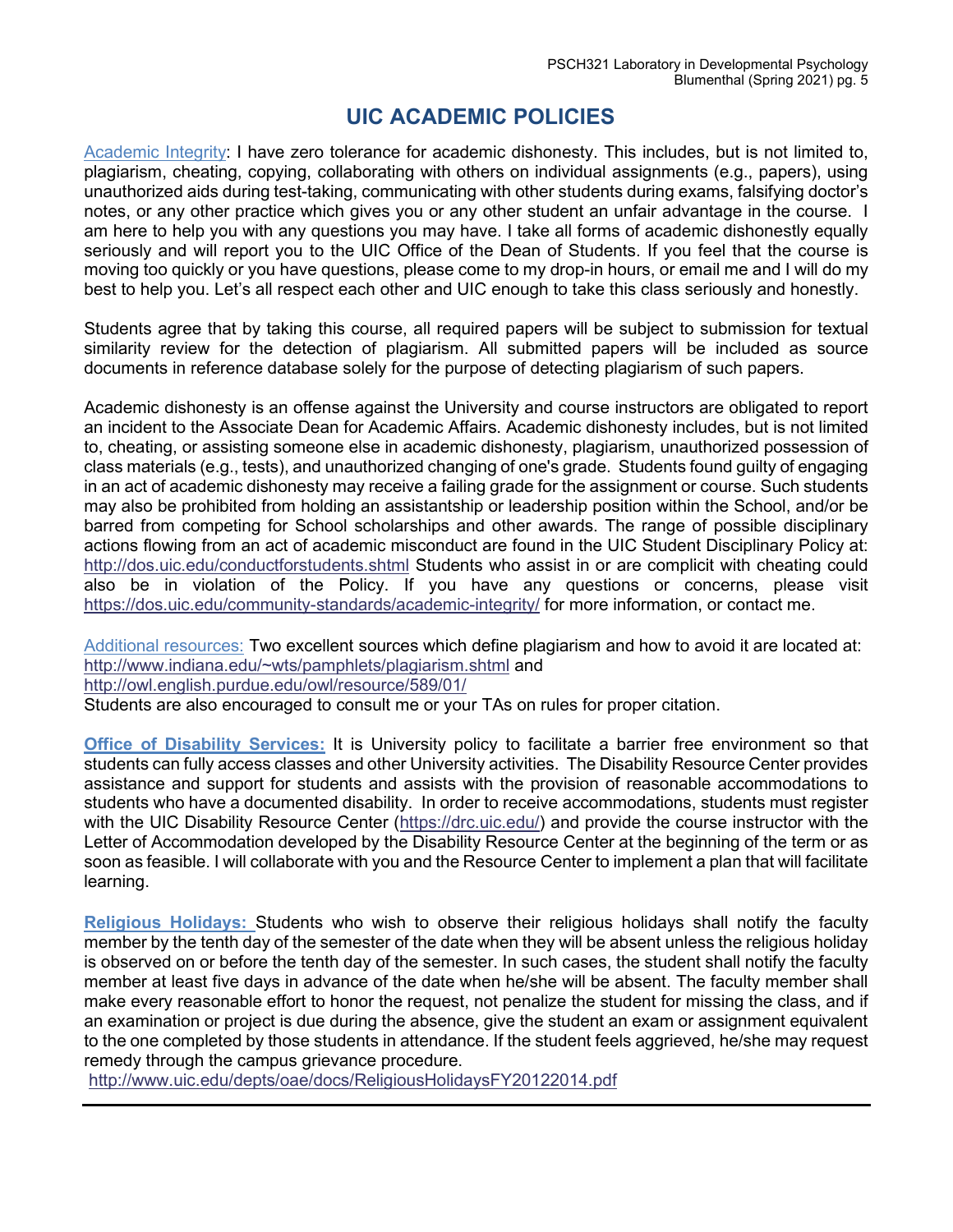## **UIC RESOURCES**

If you find yourself having difficulty with the course material or any other difficulties in your student life, don't hesitate to ask for help! Come to me, or if it is about an issue beyond this class, please contact your college advisors, or get help from any number of other support services on campus.

**The Writing Center** offers one-on-one consultation with student writers who need help developing ideas, or need advice, guidance, or additional instruction on any aspects of writing in any class. Tutors are prepared to spend fifty minutes per appointment, and there is no limit to the number of tutoring sessions you can have each semester. Make an appointment and be on time! Bring the paper on which you're working, as well as any related drafts or notes, and information about the assignment. For an appointment, call the Writing Center at (312) 413-2206. Visit the Writing Center website at [www.uic.edu/depts/engl/writing](http://www.uic.edu/depts/engl/writing) for more information.

**The Academic Center for Excellence** can help if you feel you need more individualized instruction in reading and/or writing, study skills, time management, etc. Contact the Academic Center for Excellence at <http://studentaffairs.uic.edu/ace/> Phone: 312-413-0031 E-Mail: [uicace@uic.edu](mailto:uicace@uic.edu)

**Counseling Services** are available for all UIC students. You may seek free and confidential services from the Counseling Center, [www.counseling.uic.edu.](http://www.counseling.uic.edu/) The Counseling Center is located in the Student Services Building; you may contact them at (312) 996-3490. In addition to offering counseling services, the Counseling Center also operates the InTouch Crisis Hotline from 6:00 p.m.-10:30 p.m. They offer support and referrals to callers, as well as telephone crisis interventions; please call (312) 996-5535.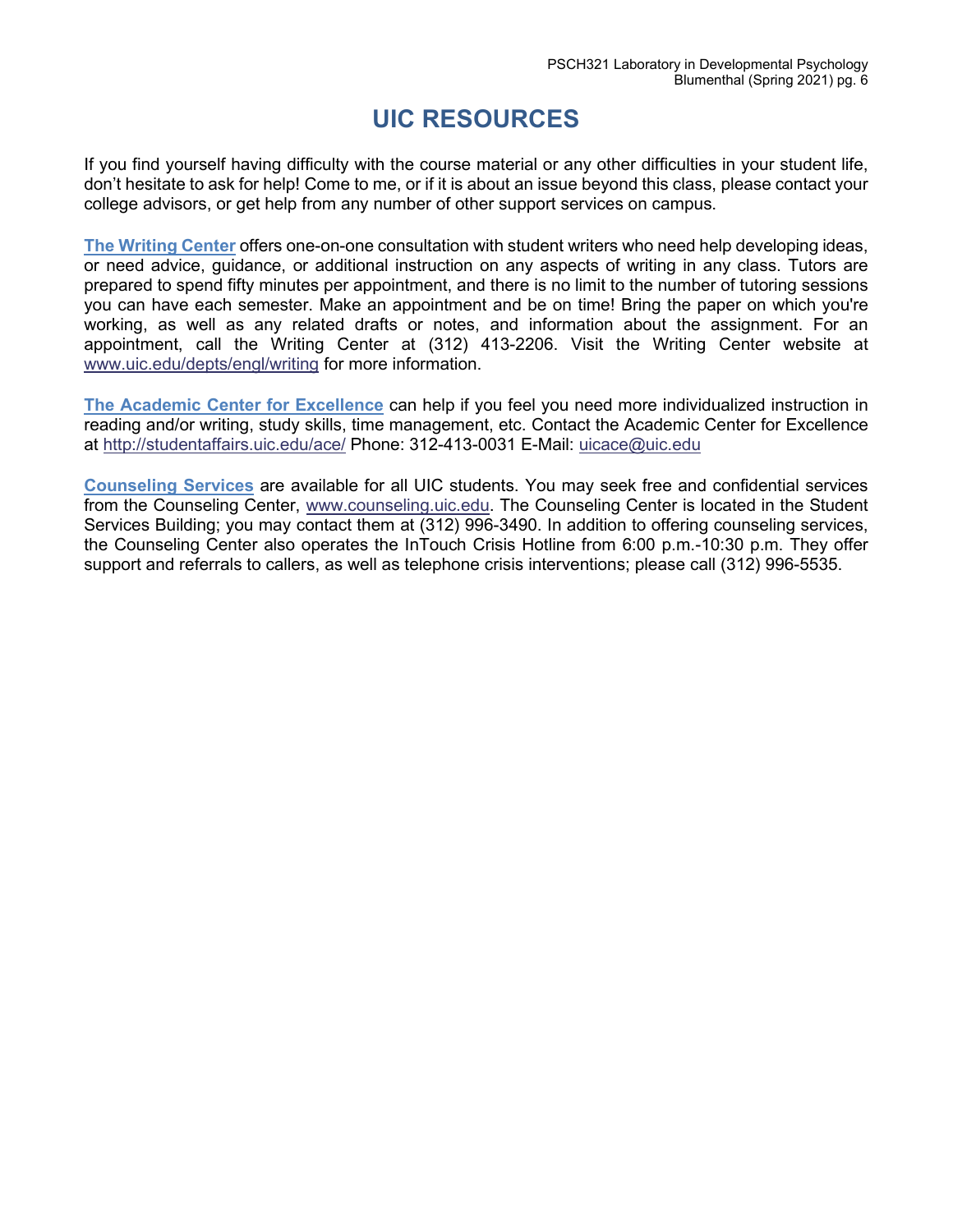### **Tips for Success**

### Stay in Contact

Because we no longer have opportunities to meet in class, it is crucial we maintain contact and communicate virtually. There are several software we will use to do that, which are listed below. Please check in once a day.

You can also stay in contact with Dr. Blumenthal by booking an appointment for a virtual meeting.

#### Check Your Systems!

As an online class, our computers and software become that much more critical. We have a variety of software we will be using.

- **Blackboard**: All our course documents (e.g., assignments, readings) are located here, along with grades. I will send class-wide announcements through Blackboard.
- **UIC email:** Check your email daily.
- **Blackboard Collaborate Ultra and Zoom:** We will use Blackboard Collaborate Ultra for drop-in hours and Zoom for individual meetings. You can access Zoom for UIC at <https://accc.uic.edu/services/communication-collaboration/conferencing/zoom/>
- *Mobile Devices*: I strongly recommend you install Blackboard for Students, your UIC email, and Zoom on your mobile devices. I also recommend you turn on push notifications for all of them so that you get alerts, emails, and messages directly on your phone.

#### Treat This Like a Face-to-face Course

My best advice is to continue treating this like a face-to-face course. Schedule time weekly that is dedicated to working on PSCH321 assignments. Stick to it.

#### Manage Your Time

I have created a course schedule that can be done on your own time, but there are regular deadlines to ensure you stay on track. Plan ahead and allocate your time accordingly.

I recommend you have a time (e.g., calendar) and task (e.g., Todoist, personal planner) management system. Plan your schedule weekly and at the start of each day (or the night prior) to keep yourself on track!

If you're struggling with figuring out how to manage your time, book an appointment with me! I seriously nerd out over this stuff, and I would love to help you.

#### Take Care of Yourself

Now is a good time to begin self-care practices if you do not currently have any. Some recommendations I have include:

- Virtually chat with friends and family
- Exercise: yoga, walking, biking, etc.
- Meditate: There are a lot of great guided meditations online.
- Have a social media-free time. Limit your news exposure if needed.
- Sleep, read, take a bath, cook yourself a nice meal
- Art: coloring books, knitting, drawing, etc.
- Journal and reflect on what you are grateful for, how you are processing these changes, etc.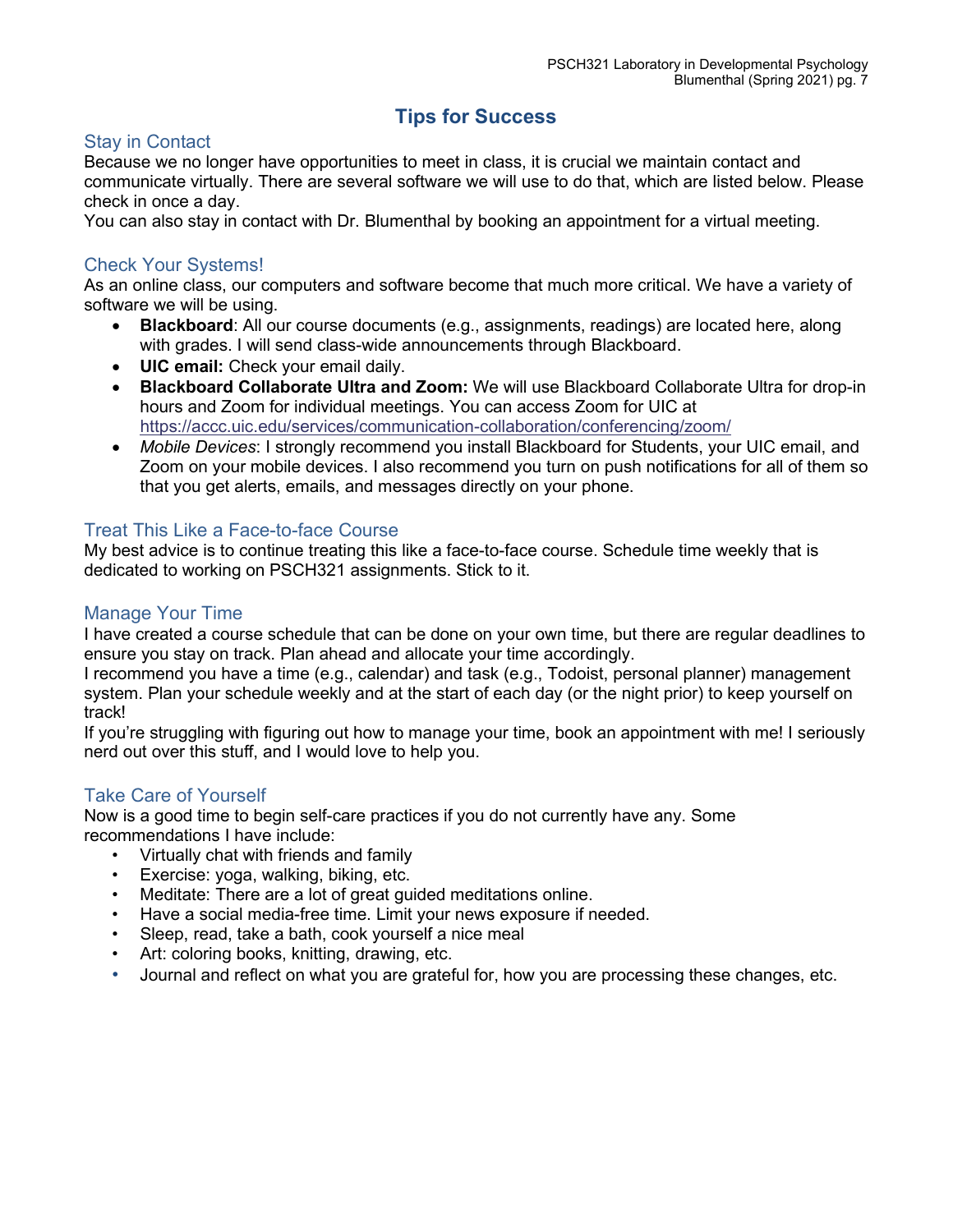UIC's Office of Applied Psychological Services has a very thorough handout with more resources (on Blackboard). I especially want to highlight the psychological services available to you at this time:

- **Psychologists know how anxiety-producing this time can be, so some have produced podcasts about ways to manage stress and anxiety during this time**. Yale psychologist, Dr. Laurie Santos has a podcast, "The Happiness Lab," where she has two COVID-19 specific podcasts about things we can do to decrease stress and anxiety. [https://podcasts.apple.com/us/podcast/the-happiness-lab-with-dr-laurie](https://podcasts.apple.com/us/podcast/the-happiness-lab-with-dr-laurie-santos/id1474245040?fbclid=IwAR3qG8CC6H8CLLJrsHr4wgA8fYQGkLzR0IwmzEr_0HReDc1zXuYMzLBjGR0)[santos/id1474245040?fbclid=IwAR3qG8CC6H8CLLJrsHr4wgA8fYQGkLzR0IwmzEr\\_0HReDc1z](https://podcasts.apple.com/us/podcast/the-happiness-lab-with-dr-laurie-santos/id1474245040?fbclid=IwAR3qG8CC6H8CLLJrsHr4wgA8fYQGkLzR0IwmzEr_0HReDc1zXuYMzLBjGR0) [XuYMzLBjGR0](https://podcasts.apple.com/us/podcast/the-happiness-lab-with-dr-laurie-santos/id1474245040?fbclid=IwAR3qG8CC6H8CLLJrsHr4wgA8fYQGkLzR0IwmzEr_0HReDc1zXuYMzLBjGR0)
- **Seek out** professional **resources, such as therapy for additional support.** A lot of therapists are transitioning to telehealth services. If you have insurance, most likely, there is an in-network provider currently accepting new clients via telehealth (phone or video chat sessions). For those without insurance, there are also resources that are sliding scale, ranging from \$20-\$60 per session.
	- o Open Path<https://openpathcollective.org/client/>
	- o Clear water Counseling<http://clearwatercounselingchicago.com/>
	- o Better Help<https://www.betterhelp.com/>

### I Expect My Students to Develop a "Growth" Mindset.

• If you are unfamiliar with the terms "fixed mindset" and "growth mindset" I highly suggest you take a few minutes to [watch Carol Dweck,](https://www.ted.com/talks/carol_dweck_the_power_of_believing_that_you_can_improve) researcher from Stanford University, highlight the huge difference a shift in your mindset can make on your success. If you receive a bad grade on assessment do you believe it is because you are just not good at this subject? Or do you see it as an indication that you need to study a bit harder in order to do well next time? This is one small example, but you can absolutely change your mindset and approach challenges and successes to benefits your learning. I believe that all students with the necessary prerequisites have the ability to be successful in this course, and that failures or challenges should be viewed as learning opportunities. As you begin this course, please consider what you need to do to develop a growth mindset, and approach all course activities and assessments accordingly.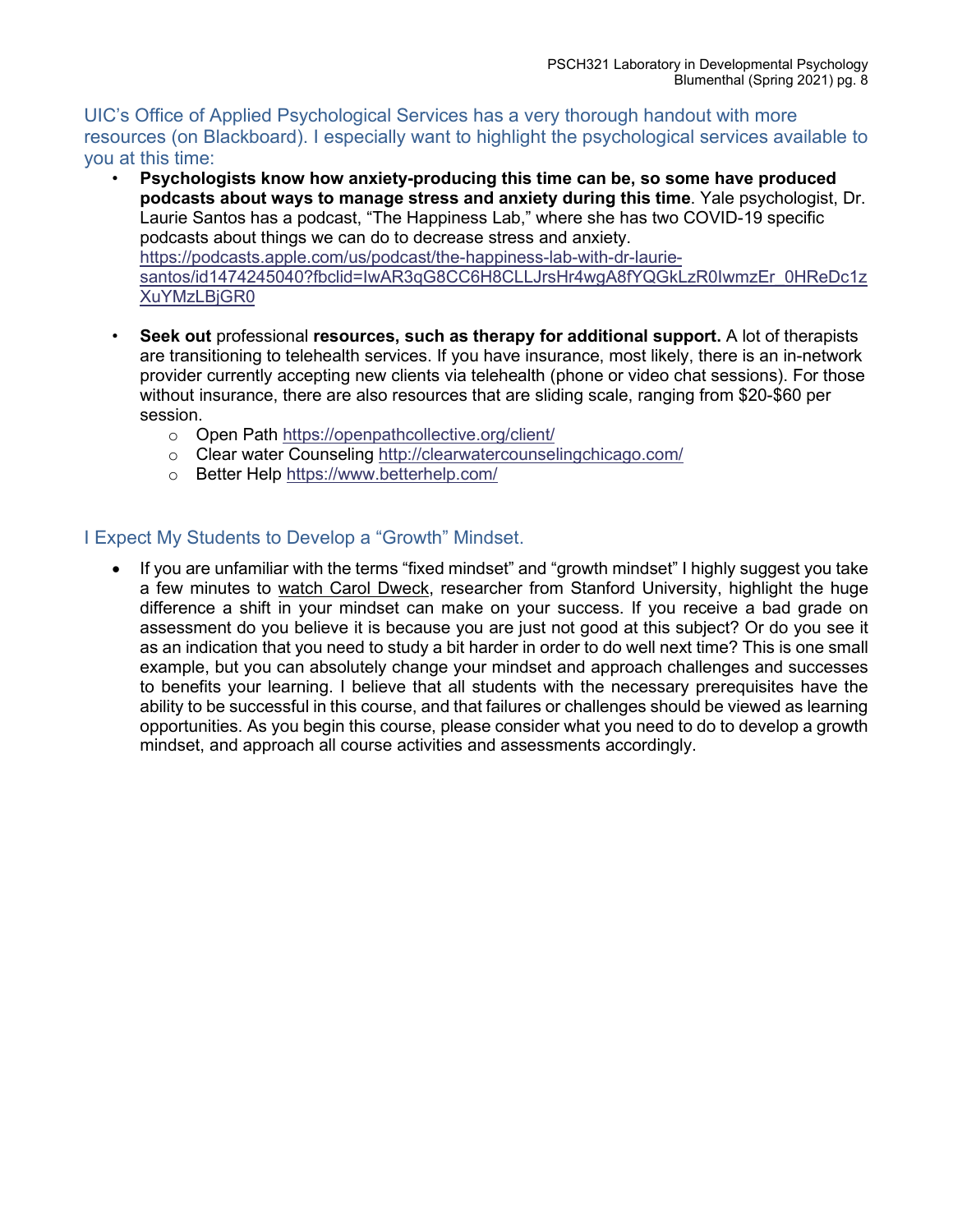### **COURSE CALENDAR**

Please note that the schedule is tentative. I reserve the right to make changes. If I do need to make changes to the schedule, you will be notified of the changes on Blackboard and over email. Note that the date of assignments probably will not change.

#### **Weekly course content will be posted on Sunday morning Assignments are due on the following Friday night by 11:59 pm CST**

| <b>Week 1: Review</b>                                                                                                                       |  |  |  |  |
|---------------------------------------------------------------------------------------------------------------------------------------------|--|--|--|--|
| Take the ungraded pretest to determine what content to review                                                                               |  |  |  |  |
| Watch videos/read articles to help you review material                                                                                      |  |  |  |  |
| What is Developmental Psychology?                                                                                                           |  |  |  |  |
| Post to the Week 1 Discussion Board                                                                                                         |  |  |  |  |
| No assignments this week. Take time to review foundational concepts using posted resources (ask for<br>more resources/help if you need it!) |  |  |  |  |
|                                                                                                                                             |  |  |  |  |
| <b>Week 2: Ethics in Developmental Research</b>                                                                                             |  |  |  |  |
| Watch the videos and read articles on ethics in developmental research                                                                      |  |  |  |  |
| Post to the Week 2 Discussion Board                                                                                                         |  |  |  |  |
| WA1: Identifying Variables in Empirical Articles is due on Friday, January 22, 2021 by 11:59 pm CST                                         |  |  |  |  |
|                                                                                                                                             |  |  |  |  |
| <b>Week 3: Reading Empirical Articles</b>                                                                                                   |  |  |  |  |
| Watch the videos and read articles how to effectively read empirical articles                                                               |  |  |  |  |
| Post to the Week 3 Discussion Board                                                                                                         |  |  |  |  |
| WA2: Reading Empirical Articles #1 is due on Friday, January 29, 2021 by 11:59 pm CST                                                       |  |  |  |  |
|                                                                                                                                             |  |  |  |  |
| <b>Week 4: Experiment 1 Introduction</b>                                                                                                    |  |  |  |  |
| <b>Participate in Experiment 1 design</b>                                                                                                   |  |  |  |  |
| Watch the videos and read articles assigned for Experiment 1. Read the Experiment 1 instructions and grading<br>rubric                      |  |  |  |  |
| Post to the Week 4 Discussion Board                                                                                                         |  |  |  |  |
| <b>Participate in Experiment 1 Design Activities</b>                                                                                        |  |  |  |  |
|                                                                                                                                             |  |  |  |  |
| <b>Week 5: Revisiting Developmental Methods</b>                                                                                             |  |  |  |  |
| <b>Participate in Experiment 1 data collection</b>                                                                                          |  |  |  |  |
| Watch the video lectures and read the assigned articles on research methods and identifying confounds                                       |  |  |  |  |
| Post to the Week 5 Discussion Board                                                                                                         |  |  |  |  |
| WA3: Identifying Confounds is due on Friday, February 12, 2021 at 11:59 pm CST                                                              |  |  |  |  |
| <b>Week 6: Writing Empirical Papers</b>                                                                                                     |  |  |  |  |
|                                                                                                                                             |  |  |  |  |
| Watch videos on writing empirical papers and APA style                                                                                      |  |  |  |  |
| Post to the Week 6 Discussion Board                                                                                                         |  |  |  |  |
| WA4: Motivate Paragraph is due on Friday, February 19, 2021 by 11:59 pm CST                                                                 |  |  |  |  |
|                                                                                                                                             |  |  |  |  |
| Week 7: Introduction to Experiment 1 Method and Data Analysis                                                                               |  |  |  |  |
| Watch the video lectures on analyzing and reporting our Experiment 1 data<br>Post to the Week 7 Discussion Board                            |  |  |  |  |
|                                                                                                                                             |  |  |  |  |
| WA5a: Upload Your Formatted JAMOVI Data File due on Friday, February 26, 2021 by 11:59 pm CST                                               |  |  |  |  |
|                                                                                                                                             |  |  |  |  |
|                                                                                                                                             |  |  |  |  |